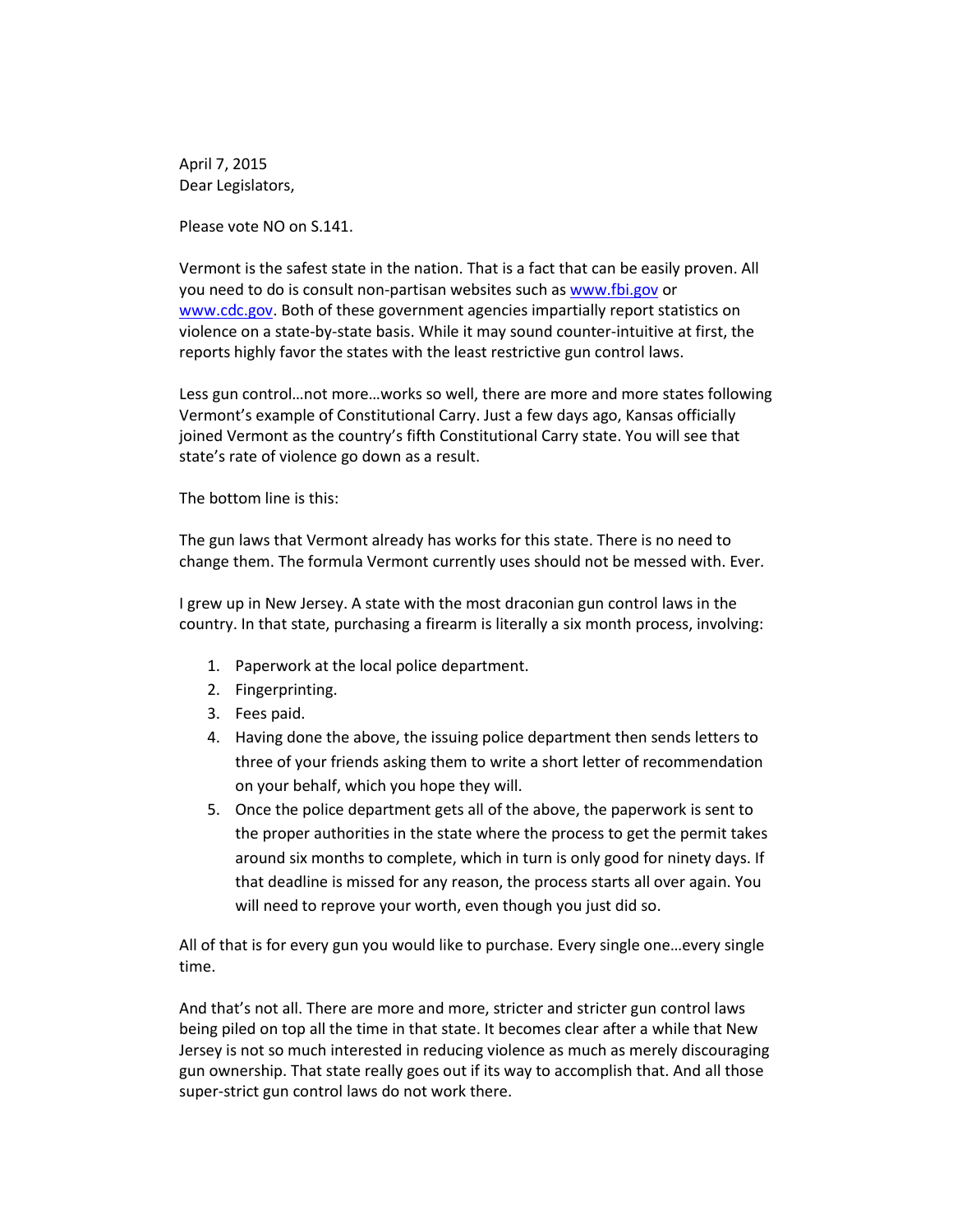So, what does all that have to do with Vermont gun laws?

I ask you this simple question: even though New Jersey has enacted some of the strictest, most restrictive gun control legislation in the country, from a safety standpoint, would you personally rather live in New Jersey or Vermont?

How about other extremely high gun control areas? Would you rather live in: Washington, DC or Vermont? Chicago or Vermont? Los Angeles or Vermont? New York or Vermont?

Vermont has a rich history dating back hundreds of years involving firearm ownership. A history that works for Vermont and Vermonters. And now, there is a movement taking place that is trying to destroy that. A movement that is attempting to introduce legislation that has not worked elsewhere. Legislation that is the beginning of a terrible thing here in Vermont.

S.141 seems like a nice, warm and fuzzy law. It is purposely designed to sound that way. In fact, S.141 has a piece within it that says a person who has been placed in the NICS database can petition to be removed from that database after eighteen months. That sounds like it would be reasonable, right?

The fact is that once a person is placed within the NICS database, that person is stuck in that blacklist forever. The bill suggests the person can START to petition to be removed after eighteen months but the federal government doesn't work that way. Congress has forbidden funding to the ATF regarding processing of applications. The ATF will not do it. People on this list, no matter how reformed they may become, can petition all they want but all they will ever see are letters of denial, over and over. And will the federal government respect the eighteen month mandate just because Vermont says it should?

## *The eighteen month petition portion of the bill is a lie.*

S.141 is nothing more than a foot-in-the-door attempt to start ever-increasing chokehold legislation, much like has been enacted in the most dangerous places of this country. Places like New Jersey, New York, Chicago, Washington, DC, California and more.

Many of you are tempted to vote for S.141, not because you believe it will work, but merely feel you need "to do something." You may feel we need this law for the simple reason that other states enacted a similar one at one point or another and following the herd is the correct course of action.

That is a mistake. The fact is there is no problem in Vermont this law will fix. This law will damage a way of life other states in the country admire.